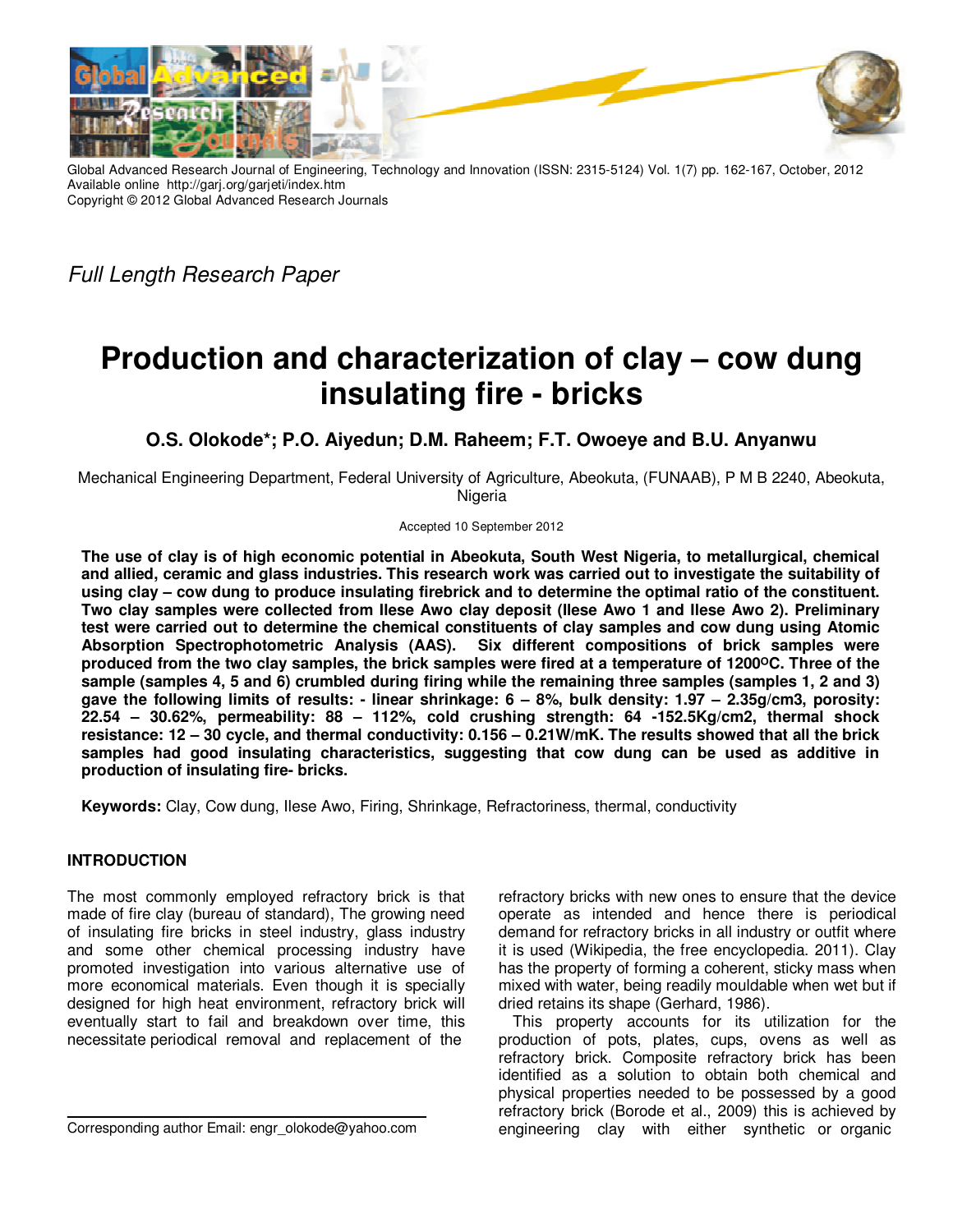additives. The aim of this study is to examine the effect of cow dung on engineering properties of Ilese Awo clays in production of insulating fire bricks for industrial applications such as furnace lining, incinerator lining and reactors lining.

#### **Chemical nature of clay**

Clay minerals chemically consists of ions in their structure arranged in parallel plane forming layers, a unit crystalline clay fundamentally contain two parallel sheet of tetrahedral sheet (the tetrahedral cation is usually Si+4) and Octahedral sheet (the octahedral cation is usually Al+4) which combine themselves to form more complex units. The combined ratio of tetrahedral to octahedral sheet gives rise to sub- classification of claymineral as 1:1 and 2:1 types. In ratio 1:1 type, one tetrahedral sheet linked to one octahedral sheet to form a systematic stack, whereas two tetrahedral sheets linked with one octahedral sheet to form a systematic stack of 2:1 type of clay minerals (Grim, 1968). The chemical nature of the clay mineral as well as the type of minerals between two different sheets gives each clay what group it belong and determine physical and chemical characteristic as well as firing behaviour of the clay group.

#### **Cow dung**

Cow dung is the faeces of the bovinc species. The species include the Cow, Buffalo, Ox, and Bullock. It is mainly the rejects herbivorous matter which is acted upon by symbiotic bacterial residing within the animal's rumen. The resultant faeces matter is rich in minerals like potassium, magnesium, sodium and manganese. Cow dung is comprised of organic matter including fibrous material that passed through the cow digestive system. The chemical composition of cow dung contains carbon, nitrogen, hydrogen, oxygen, phosphorus, salt, urea, mucus, as well as cellulose, lining and hemicelluloses (Awodun, 2008).

## **MATERIAL AND METHODS**

The refractory materials used for the various mixes are clay from two deposits in Ilese Awo, Abeokuta, Ogun State, South West Nigeria and cow dung obtained from Federal University of Agriculture, Abeokuta (FUNAAB) farm. The clay samples were chemically analysed at International Institute of tropical Agriculture (IITA) Ibadan. Specimens were prepared and tested at ceramic section of Federal Institute of Industrial Research Oshodi (FIIRO), Lagos state Nigeria. 60Kg of clay samples were collected from each deposit. The samples were collected

by hand from existing open pits of the deposit sites, namely: Ilese Awo1 and Ilese Awo 2, located at Abeokuta south local government in Ogun State, South West of Nigeria. 40Kg of cow dung was collected from FUNAAB farm cattle ranch.

## **Materials processing**

There are several methods of beneficiating Kaolin, The complexity of the treatment sequence primarily depends on the nature of the deposit and the desired product (Prasad,et al., 1991). The clay samples were processed manually. Each clay sample was crushed using mortar and pestle. They were soaked in two different clean baths of water for 72 hours, to enable dissolution of foreign particles in the clays, were washed with clean water and on the fourth day. Slurries were sun-dried respectively to dryness in the atmosphere, the two clay samples were granulated and sieved to the desire particle sizes (300µm). The collected cow dung sample were crushed with mortar and pestle and then sieved to desire particle size of 300 mesh (300um).

## **Chemical Analysis (Ilese Awo 1 and Ilese Awo 2 Clay deposits)**

Chemical analyses of the two clay samples were determined using Atomic Absorption Spectrophotometer (AAS).The organic element composition of the clay samples was determined in the Analytical laboratory section of International Institute of Tropical Agriculture (IITA) Ibadan using Mehlich -3 extraction procedure to extract Ca, Mg, K, P, Zn, Mn, and Fe . The lab wares were acid-rinsed in 0.01N Hydro Chloric Acid (HCl), followed by two rinses in distilled water, and extraction was carried out in a thermo electron cooperation GP8 centrifuge, and the extracts were neatly transferred from the centrifuge to tubes which was read on Buck scientific 205 Atomic Absorption Spectrophotometer (AAS). The samples concentration was determine from a standard curve using these equation:

Sol! concentration 
$$
\left(\frac{Cmol}{kg}\right) = \frac{ppm \times 30}{Eq.wtx \times sample wt}
$$

\n...

\n...

\n...

\n...

\n...

\n(1)

 $PPM =$  Part per million<br>Eq. wt. = Equivalent wei Equivalent weight (g) Sample wt. = Sample weight (g)

The chemical composition of the cow dung sample was determined in the analytical laboratory of International Institute of Tropical Agriculture (IITA) Ibadan. Dry ash digestion procedure was used for chemical analysis of cow dung in which the sample was ashed for 2hr at temperature of 500oC using Ney VulcanTM 3-550 furnace, and allowed to dry cool for additional 2hr after which the ashed cow dung was carefully digested in aqua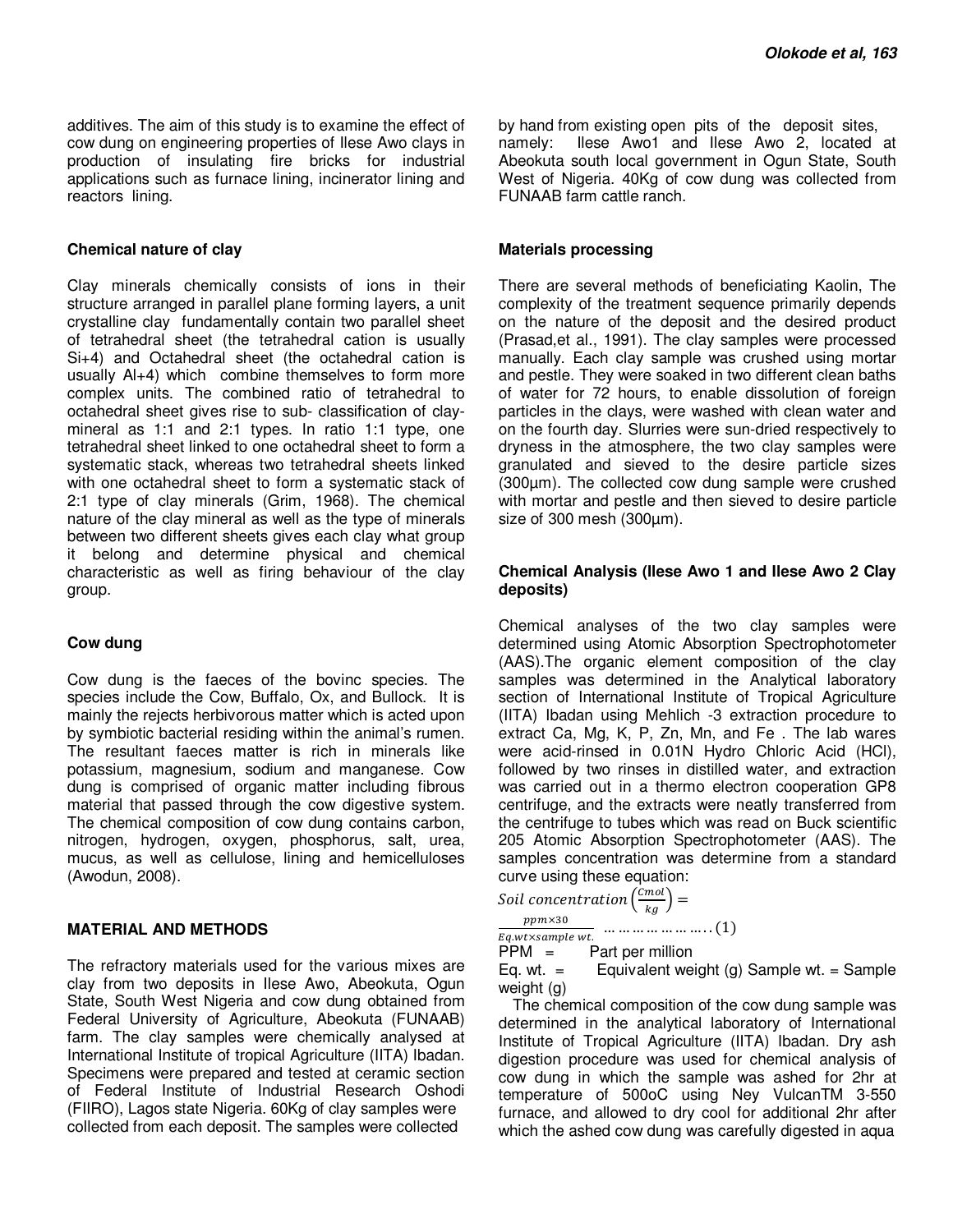| <b>Sample</b> | Clay $(\%)$ | Cow dung (%) | Clay(g) | Cow dung (g) | Total<br>Clay/cow<br>dung % mixture |
|---------------|-------------|--------------|---------|--------------|-------------------------------------|
|               | 100         |              | 100     |              | 100                                 |
| 2             | 90          | 10           | 90      | 10           | 100                                 |
| 3             | 80          | 20           | 80      | 20           | 100                                 |
| 4             | 70          | 30           | 70      | 30           | 100                                 |
| 5             | 60          | 40           | 60      | 40           | 100                                 |
| 6             | 50          | 50           | 50      | 50           | 100                                 |

**Table1.** Ratio of clay/cow dung mixture (%)

**Table 2.** Chemical Composition of the Clay Samples

| Samples(%) |      | Cа   | Mg   |      | Zn   | Cu   | Mn   | Fe   | SiO <sub>2</sub> | Al <sub>2</sub> O <sub>3</sub> | LOI   |
|------------|------|------|------|------|------|------|------|------|------------------|--------------------------------|-------|
|            | 0.01 | 2.92 | 0.42 | 0.15 | 0.07 | 0.01 | 0.02 | 0.14 | 46.37            | 26.74                          | 23.15 |
| B          | 0.01 | 4.14 | 0.56 | 0.26 | 0.08 | 0.01 | 0.03 | 0.15 | 51.1             | 23.48                          | 20.18 |

A- Ilese Awo 1 clay sample

B- Ilese Awo 2 clay sample

regia solution and centrifuged for 10min at 300rpm with the aid of thermo electron cooperation GP8 centrifuge. The nutrients (Ca, Mg, K, Na, Zn, Mn, and Fe) were determined from the digest using Buck Scientific 205 Atomic Absorption Spectrophotometer (AAS).

# **Production of test specimens**

The production of insulating fire brick using clay and cow dung was carried out as shown in Table 1The processed clay and cow dung were stored in their respective labelled dry containers. Equivalent percentage cow dung compositions were measured with every 1kg of clay sample. These materials were wet-mixed until a satisfactory even distribution of aggregate was achieved in a container and each aggregate were used to mould test specimen in a specimen mould of internal dimension (Ø30 X 40) cm. The test specimen were left to dry atmospherically and then dried in an electric dryer at 110<sup>o</sup>C.

# **Engineering properties test**

Six test specimens were prepared for each of the engineering properties namely: linear shrinkage, bulk density, porosity, permeability, thermal shock resistance, refractoriness and compressive strength, these is done for six different clay/cow dung mix (0, 10, 20, 30, 40, and 50% cow dung composition) was carried out at the Ceramic Section of Federal Institute of Industrial Research Oshodi Lagos, and engineering property test were carried out for each specimen.

## **Linear shrinkage**

The test specimens were dried in Naberthern (30 - 300°C) furnace for 24 hours at 110oC their dimensions (length, breath and height) were measured using vernier caliper, Lengths measured were recorded as dry length (LD) and then fired in GEMCO (SON – Holland – Telex 59388) furnace to temperature of 1200oC, cooled to room temperature and their measurement were taken as fired length and recorded as (LF). For each sample, 6 different specimens were tested and the averages of the above parameters were used to calculate the linear shrinkage using formula (2):

 $\%LS = \frac{L_D - L_F}{L_F} \times 100 \dots \dots \dots \dots \dots \dots \dots \dots \dots \dots (2)$ 

 %LS is the percentage linear shrinkage of the specimens.

LD – Dry Length

LF – Fired length

**Bulk Density**

All test specimens were dried at 110oC for 24 hours to ensure total moisture loss, and then fired to a temperature of 1200oC in GEMCO (SON – Holland – Telex 59388) furnace, their corresponding weight after firing were measure and recorded as Wf using Navigator™ N3B110 Ohaus Electronic weighing machine, They were allowed to cool and then immersed in a beaker of water, the pores in the specimen were filled with water and bubbles were observed ensuring well soaked specimen, their soaked weight were measured suspended in air and recorded as Wa. They were then suspended in water in a beaker, one after the other using a sling and their respective suspended weight were measured and recorded as WW. The bulk density was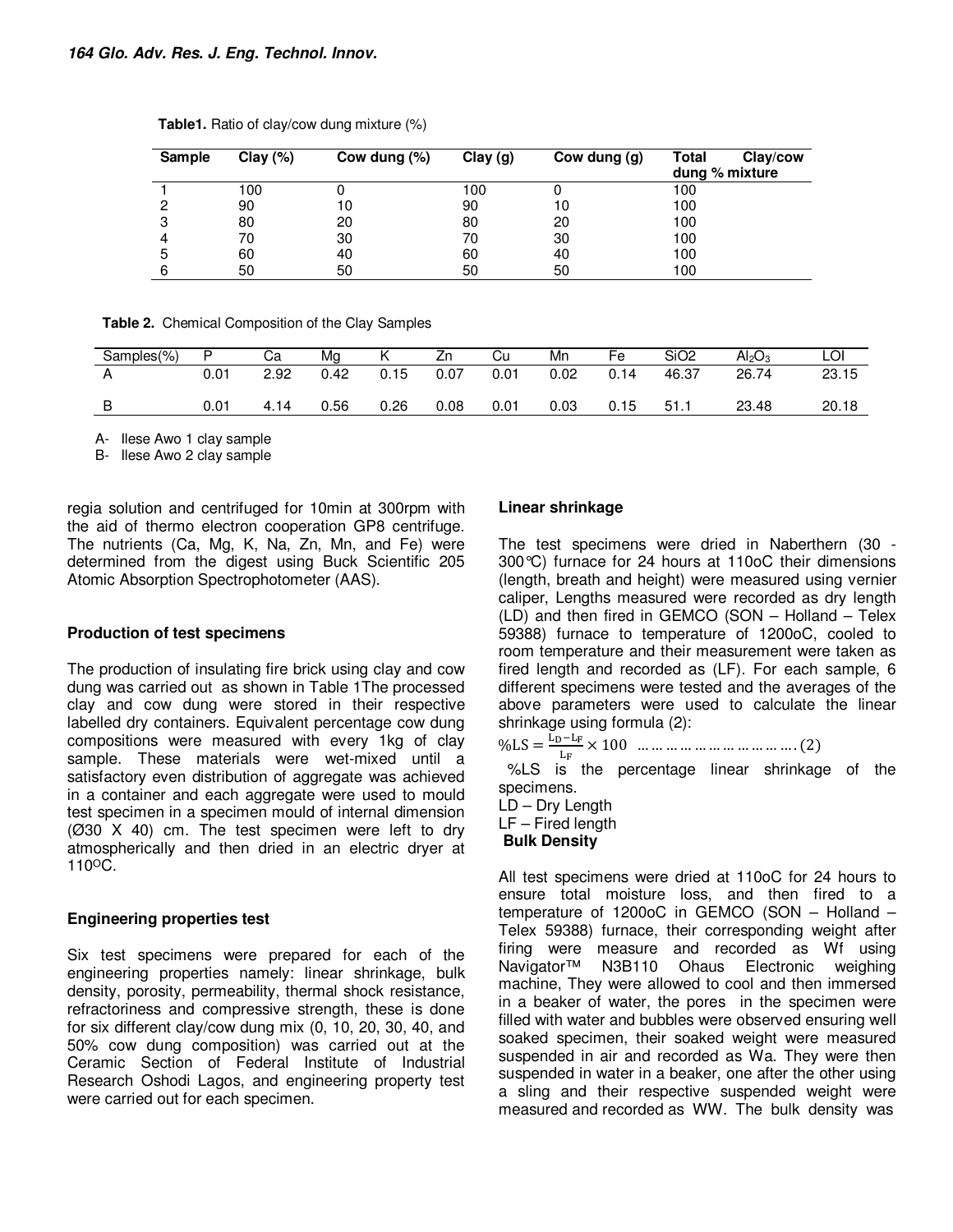**Table 3.** chemical composition of Cow dung samples

| $\sim$<br>Samples <sup>(1</sup><br>, ט<br>7ο |     | Ja         | Ma |            | <br>-- | UL     | Mn                |        | Na    |
|----------------------------------------------|-----|------------|----|------------|--------|--------|-------------------|--------|-------|
| COW<br>dung                                  | .38 | --<br>، ب. | .J | 0C<br>∪.o∠ | .0052  | 0.0003 | $\sim$<br>-<br>J. | .J.U ' | 0.004 |

**Table 4.** Ilese Awo1 Linear shrinkage

| Cow dung $(\%)$               |    | or<br>w | 30 | 4  | 50 |
|-------------------------------|----|---------|----|----|----|
| clay $(\%)$<br>llese<br>Awo 1 |    |         | ΝD | ND | ND |
| llese Awo2 clay $(\%)$        | ں، |         | ΝD | NĽ | ND |

ND – Not detectable

**Table 5.** Ilese Awo 1 Bulk density

| Cow dung (%)                             |      |      |         | 30  | 40                            | 50          |
|------------------------------------------|------|------|---------|-----|-------------------------------|-------------|
| Awo 1 clay (g/cm <sup>o</sup> )<br>llese | 2.16 | 2.02 | .97     | .68 | ' بي                          | OC.<br>ں ے. |
| llese Awo2 clay $(g/cm3)$                | 2.35 | י הח | ن ۱ ـ 2 |     | $\mathbf{A}^{\sigma}$<br>. דש | . ن.        |

calculated as (2): ./ = 01 02\*03 4 … … … … … … … … … … … … . . (3)

BD - the Bulk density ( $g/cm<sup>3</sup>$ ).

## **Apparent Porosity**

The apparent porosity of the specimen was calculated using the parameters obtain in the experimental procedure of bulk density, using the formula:  $M = W_c$ 

AP = 
$$
\frac{wa - w_f}{w_a - w_w}
$$
 X 100 ... ... ... ... ... ... ... ... ... ... ... (4)

#### **Permeability**

The dry weight of the green state specimen was obtained for each one of the specimen by direct weighing and recorded as Wd and then, immersed in a beaker of water for 2 minutes and their wet weight taken as Ww. The difference in weight was computed and corresponding permeability was calculated through equation below (2):

$$
P = \frac{W_w - W_d}{W_w} \quad X \quad 100 \quad \dots \quad \dots \quad \dots \quad \dots \quad \dots \quad \dots \tag{5}
$$

#### **Thermal Shock Resistance (TSR)**

This test was carried out to determine the number of operating cycle the refractory bricks can withstand before total failure. Each sample dimensioning Ø30mm and 40mm height was placed in furnace and heated to attain the test temperature of 1200°C; each sample was then carefully withdrawn from the furnace and held for 10minutes. The procedure was repeated until an appearance of a crack was visible. The number of

repeated cycles necessary to cause a crack was noted and recorded for each of the sample as the measure of its thermal shock resistance. The average of ten samples in each brick specimen composition was taken as thermal shock resistance (Borode et al., 2009).

### **Refractoriness**

This is the measure of maximum temperature at which a refractory brick will fuse. The test was carried out to determine the temperature at which each test sample with a certain percentage composition of cow dung will fuse. Each test sample was placed in the furnace and the temperature was raised to 1000°C. The sample was then observed for fusion under the increment of the temperature at interval of 50°C until fusion was observed (Gerhard, 1987).

The results obtained for the different experiments carried out in this investigation are presented in table 2 - 9 below:

#### **DISCUSSIONS**

Compositions  $4 - 6$  crumbled during firing and hence their linear shrinkage and thermal shock resistance could not be detected. This indicates that cow dung content was too high for clay to bind.  $1 - 3$  show a good level of refractoriness.

#### **Linear shrinkage**

From the results (Table 4) the percentage shrinkage value of the sample at 1200°C ranges from 6% for composition 1 of Ilese Awo 1 clay to 6% for composition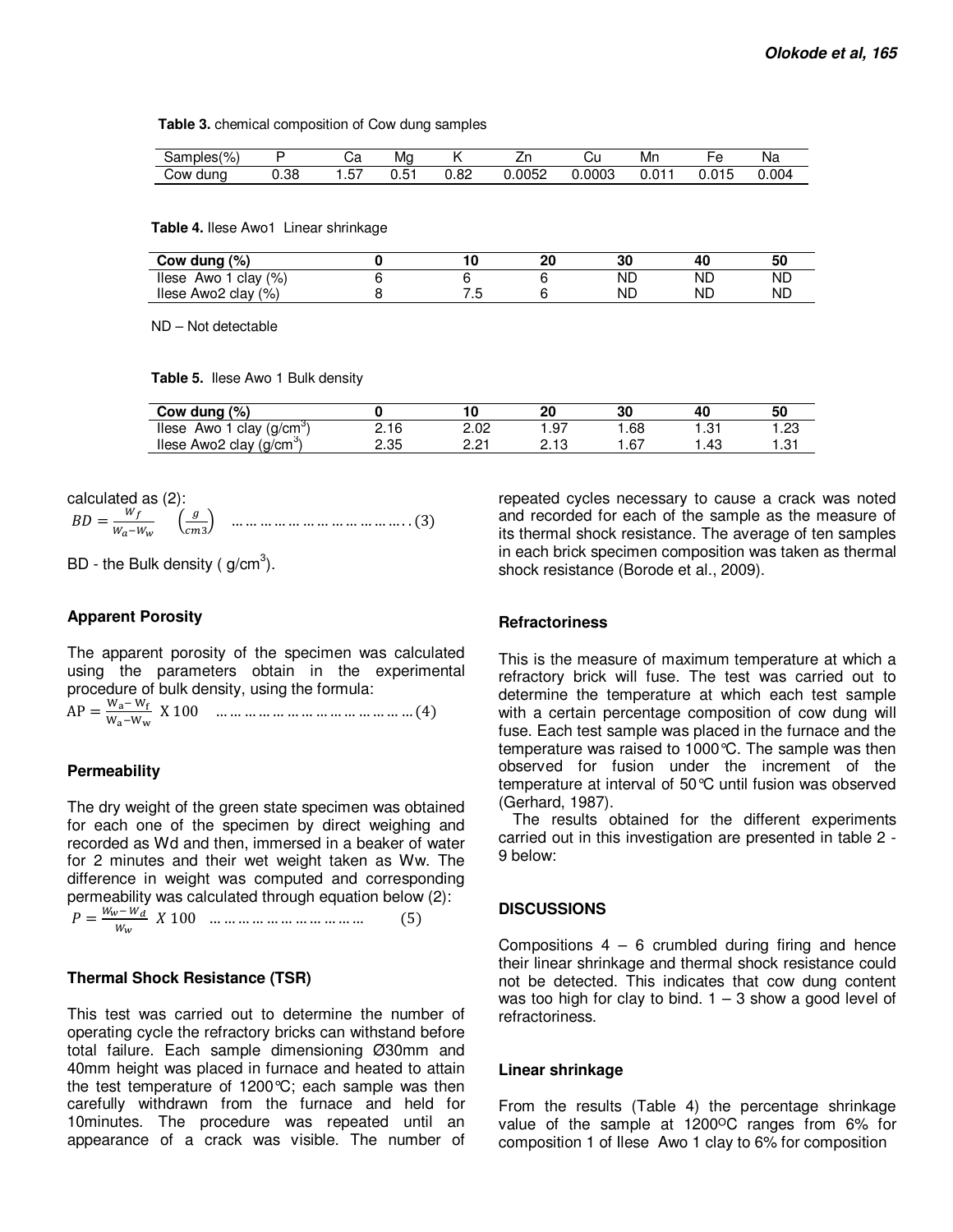**Table 5.** Ilese Awo 1 Bulk density

| Cow dung $(\%)$                          |      |               |       | 30          |       | 50   |
|------------------------------------------|------|---------------|-------|-------------|-------|------|
| llese<br>Awo 1 clay (g/cm <sup>o</sup> ) | 2.16 | 2.02          | .97   | .68         | . ت   | .23  |
| llese Awo2 clay (g/cm <sup>-</sup> )     | 2.35 | ∩ ∩⊣<br>- - - | - 1 0 | - 67<br>، ت | . .43 | 1.31 |

#### **Table 6.** Ilese Awo 1 Porosity

| Cow dung (%)               |       |       | 20    | 30    | 40    | 50    |
|----------------------------|-------|-------|-------|-------|-------|-------|
| Awo 1 clay $(\%)$<br>llese | 26.52 | 28.07 | 30.62 | 32.15 | 33.84 | 36.88 |
| llese Awo2 clay $(\%)$     | 22.54 | 25.27 | .45   | 32.58 | 34.27 | 37.48 |

**Table 7.** Ilese Awo 1 Permeability

| Cow dung (%)            |    |     | 20  | 30  | 40  | 50  |
|-------------------------|----|-----|-----|-----|-----|-----|
| llese Awo 1 clay $(\%)$ | 88 | 96  | 108 |     | 126 | 130 |
| llese Awo2 clay (%)     | 94 | 102 |     | 124 | 130 | 138 |

**Table 8.** Ilese Awo 1 Thermal shock resistance

| Cow dung $(\%)$             |     |    | 20 | 30 | 40 | 50 |
|-----------------------------|-----|----|----|----|----|----|
| Awo 1 clay (Cycle)<br>llese | 30+ | חר |    |    | ND | ND |
| Ilese Awo2 clay (Cycle)     | 30- |    |    |    | ND | ND |

ND - Not detectable

**Table 9.** Ilese Awo 1 Cold crushing strength

| $\frac{10}{6}$<br>Cow dung                  |       |              | ററ<br>∼ | ٩٢<br>ບເ | -4 L | 50         |  |
|---------------------------------------------|-------|--------------|---------|----------|------|------------|--|
| clay (Kg/cm <sup>2)</sup><br>llese<br>Awo . | 150.6 | 09 ا         | 64      | ں. ا ت   | 28.6 | っに<br>ددت  |  |
| (Ka/cm<br>Awo2 clav<br>llese                | 52.5  | ລລ ແ<br>ں ےں | 104.0   | 64       | 38.0 | っに<br>ددنا |  |

**Note :** firing temperature for all samples is 1200<sup>o</sup>C

3 and 8% for composition 1 of Ilese Awo2 clay to 7%, it is clear that for the same weight percent of cow dung in different clay sample, the higher the clay content , the lower the linear shrinkage.

#### **Bulk density**

From Table 5, sample 1 showed the highest bulk density, 2.16g/Cm3 while sample 3 showed 1.97 g/Cm3 for Ilese Awo 1 clay, sample 1 of Ilese Awo 2 clay showed the highest bulk density of 2.35 g/Cm3 while its sample 3 gave bulk density of 2.13 g/Cm3. The higher the percentage of cow dungs in a sample, the lower the bulk density (Gerhard, 1987).

#### **Porosity**

Table 6 showed the result of the sample porosity test,

Ilese Awo 1 clay showed porosity ranges from 26.52% for sample 1 to 30.62% porosity for sample 3. Ilese Awo 2 clay showed porosity ranges from 22.54% for sample 1 to 27.45% for sample 3; these indicate that the higher the percentages of cow dung in a sample, the higher its porosity. This is as a result of cow dung burning out during firing and leaving plenty of pores in the brick, the brick become more porous and hence the better heat insulator the brick would be as a result of trapped air in the pores (Hassan,et al., 1993).

#### **Permeability**

In table 7 Ilese Awo clay showed permeability ranges from 88% for sample 1 to 108% for sample 3, while T able7 showed permeability ranges from 86% for sample 1 to 112% for sample 3. It may be said that the higher the percentage of cow dung in a sample, the higher the permeability, this is as a result of more pores in the brick during firing; these pores allow the passage of fluid.